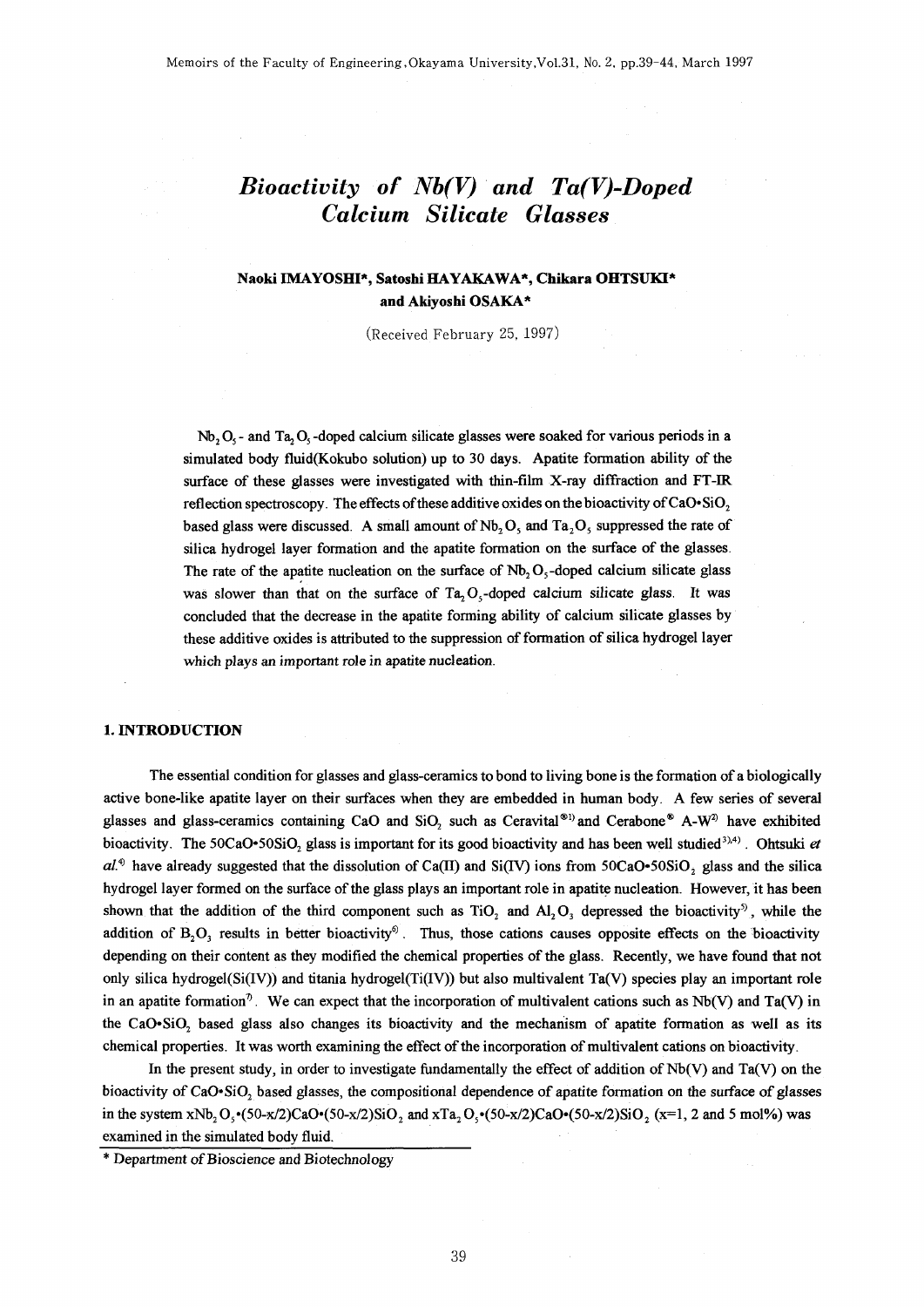# 2. EXPERIMENTAL PROCEDURE

## 2.1. Preparation of  $Nb_2O_5$ - and  $Ta_2O_5$ -Doped Calcium Silicate Glasses

xNb<sub>2</sub>O<sub>3</sub> (50-x/2)CaO·(50-x/2)SiO<sub>2</sub> and xTa<sub>2</sub>O<sub>3</sub>·(50-x/2)CaO·(50-x/2)SiO<sub>2</sub> (x=1, 2 and 5 mol%) glasses were prepared. Starting materials were reagent grade  $SiO_2$ ,  $CaCO_3$ ,  $Nb_2O_3$  and Ta<sub>2</sub>O<sub>3</sub> chemicals supplied by Nacalai Tesque, Inc. The appropriate amounts of the starting materials were mixed and melted with a 30ml platinum crucible placed in a MoSi, electric furnace at 1600°C for an hour. The melts were poured onto a steel plate and immediately pressed with another one to be formed into a place about 1mm thick, and allowed to cool in an SiC furnace from 700°C. Rectangular specimens of  $15 \times 10 \times 1$  mm<sup>3</sup> were cut from the obtained glass. Both surfaces of the specimens were polished with a diamond paste(1mm in diameter) and washed with acetone in an ultrasonic cleaner.

## 2.2. Soaking in SBF

The obtained specimens were soaked in 35ml of a simulated body fluid(SBF; Kokubo solution) kept at 36.5°C, which had inorganic species similar in concentration to those of the human blood plasma. The fluid was prepared by dissolving reagent grade chemicals of NaCl, NaHCO<sub>3</sub>, KCl, K<sub>2</sub>HPO<sub>4</sub>.3H<sub>2</sub>O, MgCl<sub>2</sub>.6H<sub>2</sub>O, CaCl<sub>2</sub> and Na, SO<sub>4</sub> in distilled water as described elsewhere<sup>8</sup>. It was buffered at pH 7.25 with 50mM trishydroxymethylaminomethane ((CH, OH), CNH, ) and 45mM HCl, and its temperature was kept at 36.5°C. SBF is already confirmed to be able to well reproduce the apatite formation on the surfaces of glasses and glass-ceramics in the body environment.

#### 2.3. Analysis of Surface Structure

After soaking in the SBF for various periods, specimen was removed from the fluid and gently washed with acetone. The surface structure was examined with thin-film X-ray diffraction and Fourier-transform infrared(FT-IR) reflection spectroscopy. An X-ray diffraction attached with a thin-film attachment was used, and the glancing angle was fixed at 1°, while an infrared spectrometer (FT-IR 300, Jasco Co., Japan) was used, and the reflection angle to the normal was set at  $75^{\circ}$ . Both techniques enabled to detect a layer about 1 µm thick at the surface of the specimen.

#### 2.4. Measurement of Element Concentration

After the specimen was removed from the SBF, the concentration of calcium, silicon and phosphorus in the SBF were measured with an inductively coupled plasma(ICP) emission spectroscopy. pH of the fluids was also measured.

# 3. RESULTS AND DISCUSSION

Figure 1 shows that thin-film X-ray diffraction patterns and FT-IR reflection spectra of the surface of 50CaO·50SiO<sub>2</sub> glasses before and after soaking up to 30 days in the SBF. The X-ray diffraction patterns and FT-IR reflection spectra for a specimen without soaking are denoted as "0d". The main peaks in Fig. 1 were assigned to as described on the basis of the data previously reported<sup>3),4)</sup>. It can be seen from Fig. 1 that  $50CaO-50SiO<sub>2</sub>$  glass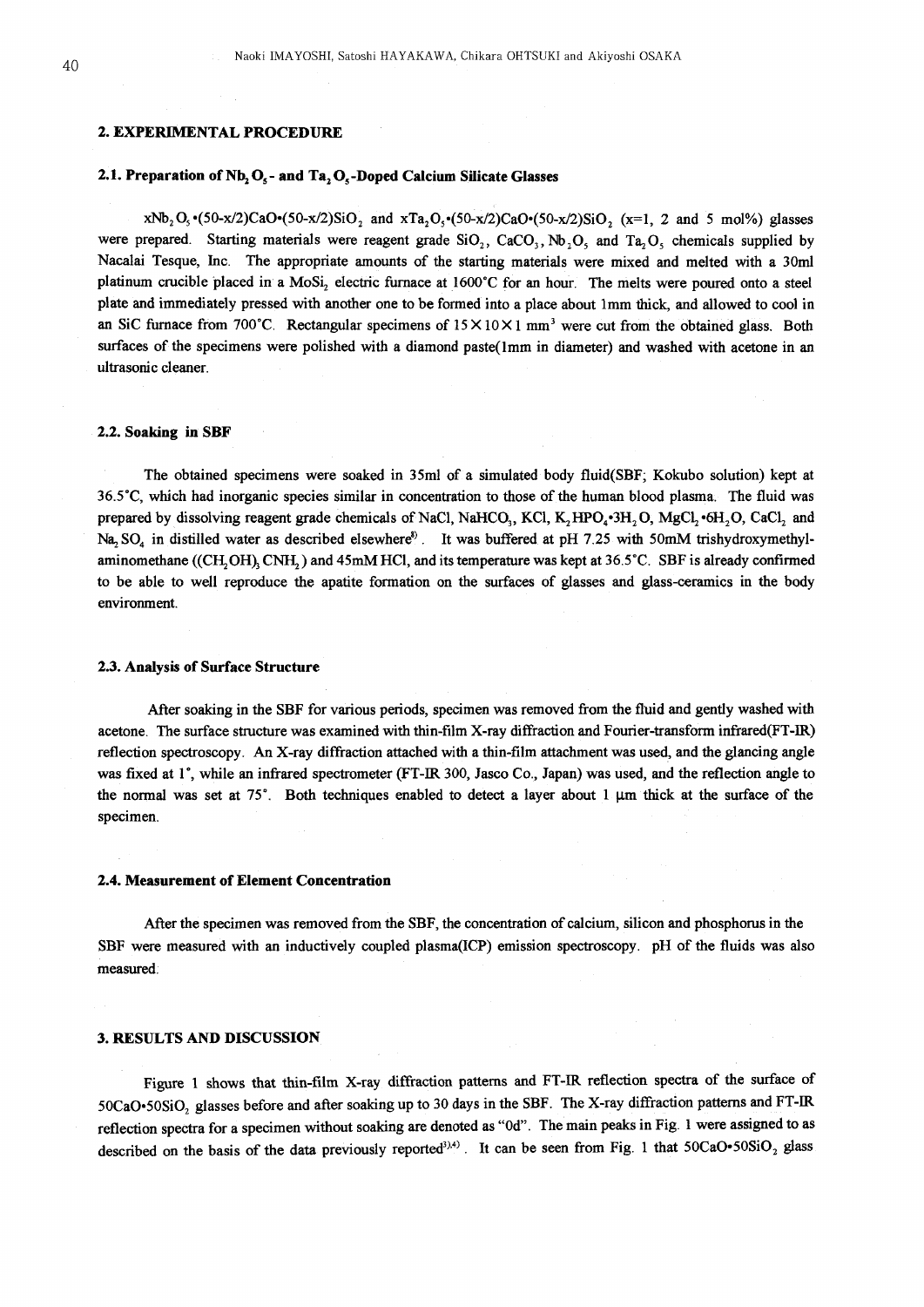forms an apatite phase(X-ray diffraction near  $26^{\circ}$  and  $32^{\circ}$ ) on their surfaces in the SBF in 1day The IR reflection peaks at 500, 650, 1100 and 1250 cm<sup>-1</sup> were ascribed to Si-O bending vibration, P-O bending vibration, transverse optical mode of Si-O stretching vibration and longitudial optical mode of Si-O stretching vibration, respectively.



Fig. 1 Thin-film X-ray diffraction patterns and FT-IR reflection spectra of the surface of 50CaO+50SiO<sub>2</sub> glasses before and after soaking up to 30 days in the SBF.

The IR reflection peaks at 1100 and 1250 cm<sup>-1</sup> appeared after 12 hours and grew in intensity and the relative

intensity of the 1100 and 1250 cm<sup>-1</sup> peaks decreased with increasing soaking periods. This indicates that these glass forms silica hydrogel layer on their surfaces. The 1130 cm<sup>-1</sup> peak due to apatite was observed after immersion for 1day.

Figure 2 shows changes in element concentration of the SBF due to the immersion of 50CaO.50SiO<sub>2</sub> glass. It can be seen that the calcium and silicon concentration increase and the phosphorus concentration decreases with soaking periods. The calcium and silicon concentration increases for the glass soaked in the SBF until 12hours. The increase in calcium and silicon concentrations is due to dissolution of  $Ca(II)$  and  $Si(IV)$  ions from the glass. After immersion for 1



Fig. 2 Changes in element concentrations due to immersion of 50CaO.50SiO<sub>2</sub> glass.

day the calcium and phosphorus concentrations decreased. This indicates that the apatite nuclei were formed on the surfaces of the  $50CaO-50SiO<sub>2</sub>$  glass until 12hours and grew by consuming the calcium and phosphorous ions from the SBF.

Figure  $3(a)$ , (b) and (c) show that thin-film X-ray diffraction patterns and FT-IR reflection spectra of the surface of the xNb, O<sub>s</sub> $(50-x/2)CaO(50-x/2)SiO(50-x/2)$  and 5 mol%) glasses before and after soaking up to 30 days in the SBF. The main peaks in Fig. 3 were assigned to as described on the basis of the data previously reported<sup>3),4)</sup>. It can be seen from Fig. 3(a),(b) and (c) that only  $1Nb_2O_5*49.5CaO*49.5SiO_2$  glass forms an apatite phase(X-ray diffraction near 26° and 32°) on their surfaces in the SBF in 30days, while other glasses do not form it. When x=5 in the xNb<sub>2</sub>O<sub>5</sub> $\cdot$ (50-x/2)CaO $\cdot$ (50-x/2)SiO<sub>2</sub> glass, the spectral profile did not change after soaking. On the other hand, when  $x=1$  and 2, the IR reflection peaks at 1150 and 1250 cm<sup>-1</sup> appeared after 1 day and grew in intensity and the relative intensity of the 1150 and 1250 cm<sup>-1</sup> peaks decreased with increasing soaking periods.

This indicates that these glass forms silica hydrogel layer on their surfaces. In  $1Nb_2O$ , -49.5CaO-49.5SiO<sub>2</sub> the 1130 cm<sup>-1</sup> peak due to apatite was observed after immersion for 30 days. In the  $5Nb_2O_2$   $47.5CaO$   $47.5SiO_2$  glass the spectral profile did not change after soaking. Figure  $3(d)$ , (e) and (f) show that thin-film X-ray diffraction patterns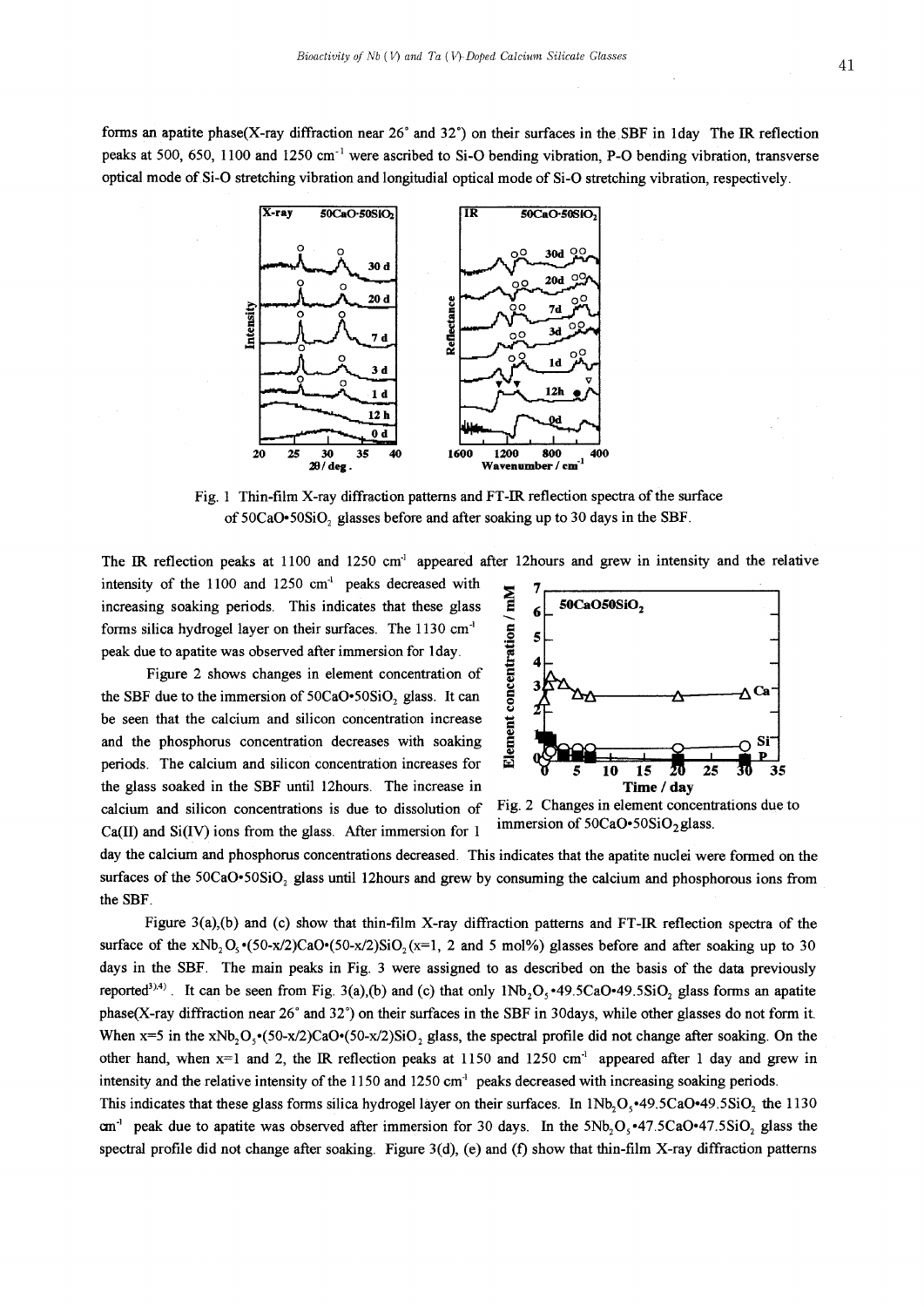

Fig. 3 Thin-film X-ray diffraction patterns and FT-IR reflection spectra of the surface of the  $xNb<sub>2</sub>O<sub>s</sub>$  (50x/2)CaO·(50-x/2)SiO<sub>2</sub>((a)x=1,(b)x=2 and (c)x=5 mol%) and xTa<sub>2</sub>O<sub>3</sub>·(50-x/2)CaO·(50-x/2)SiO<sub>2</sub>((d)x=1,(e)x=2 and  $(f)x=5$  mol%) glasses before and after soaking up to 30 days in the SBF.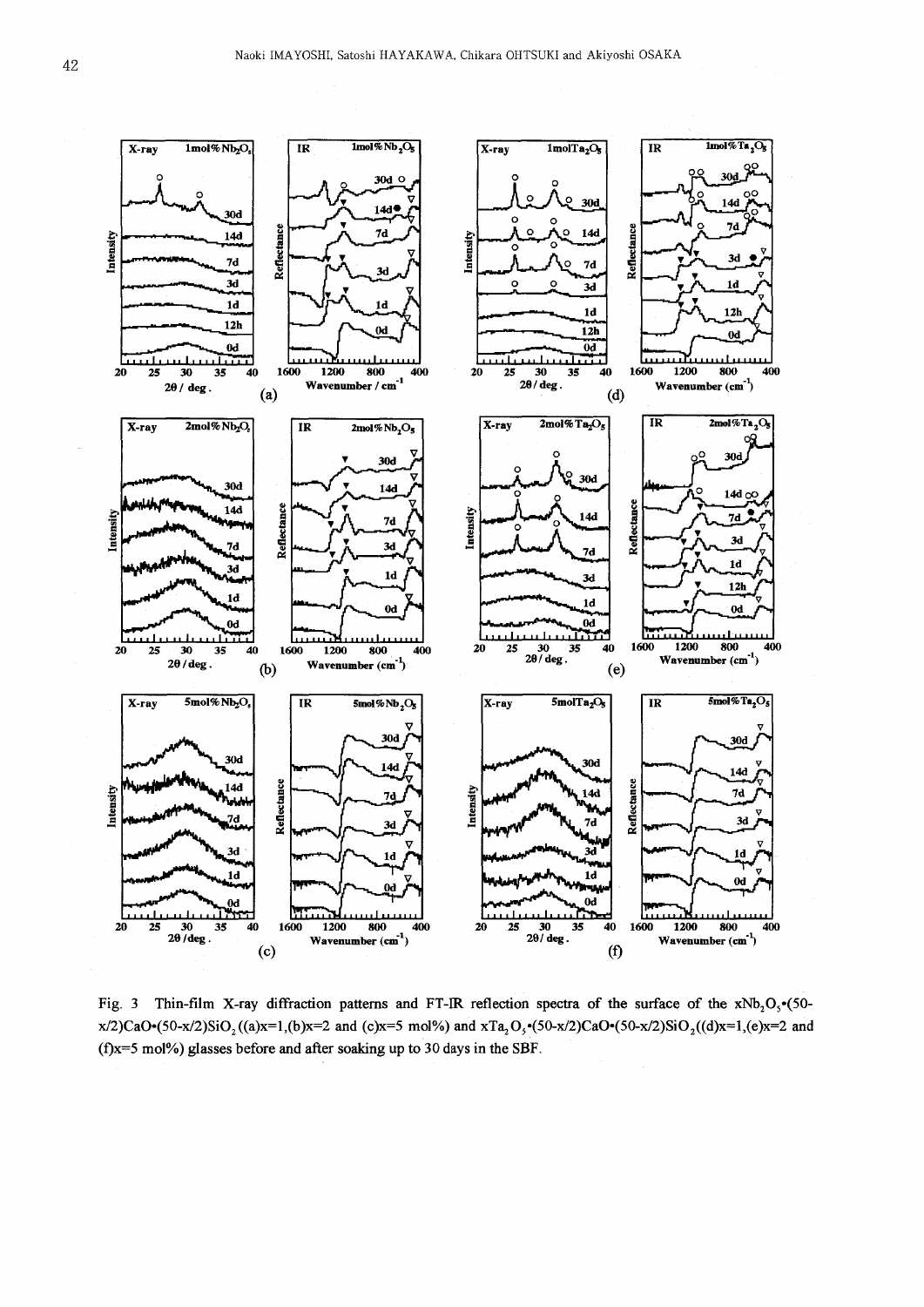and FT-IR reflection spectra of the surface of  $xTa$ ,  $O_x(50-x/2)CaO_x(50-x/2)SiO_x$ ,  $(x=1, 2, 2, 5, 5, 6)$  glasses before and after soaking up to 30 days in the SBF. It can be seen from Fig. 3(d) and (e) that  $xTa, O, (50-n)$  $x/2$ )CaO·(50-x/2)SiO, (x=1 and 2 mol%) glasses form an apatite phase on their surfaces in the SBF in 3 and 7 days, respectively, while 5Ta, O, \*47.5CaO\*47.5SiO, glass does not form it. In the 5Ta, O, \*47.5CaO\*47.5SiO, glass the spectral profile did not change after soaking. On the other hand, when  $x=1$  and 2, the IR reflection peaks at 1100 and 1250 cm<sup>-1</sup> appeared after 12h. This indicates that these glass forms silica hydrogel layer on their surfaces. In the  $1Ta_2O_5$  -49.5CaO-49.5SiO<sub>2</sub> and  $2Ta_2O_5$ -49CaO-49SiO<sub>2</sub> glasses the 540 cm<sup>-1</sup> peak grew and finally split into two peaks at 570 and 610 cm<sup>-1</sup> due to apatite after 7 days. In the  $2Ta$ ,  $O_s$  **-49CaO -49SiO**, glass the 540 cm<sup>-1</sup> peak grew and finally split into two peaks at 570 and 610 cm<sup>-1</sup> due to apatite after 14 days.

Figure  $4(a)$ , (b) and (c) show changes in element concentration of the SBF due to the immersion of the  $xNb_2O_3(50-x/2)CaO_5(50-x/2)SiO_2(x=1, 2 \text{ and } 5 \text{ mol})$  glasses. It can be seen from Fig. 4(a) and (b) that the calcium and silicon concentration increase and the phosphorus concentration decreases with soaking periods. The increase in calcium and silicon concentrations is due to dissolution of  $Ca(II)$  and  $Si(IV)$  ions from the glass. Figure 4(d), (e) and (f) show changes in element concentration of the SBF due to the immersion of the  $xTa, O, \cdot (50-\pi)$ x/2)CaO·(50-x/2)SiO<sub>2</sub>(x=1, 2 and 5 mol%) glasses. It can be seen that the calcium concentration increases for the glass soaked in the SBF until 3 days. After immersion for 3 days the calcium and phosphorus concentrations



Fig. 4 Changes in element concentrations due to immersion of  $Nb_2O_5$ - and Ta<sub>2</sub>O<sub>5</sub>-doped calcium silicate glasses.